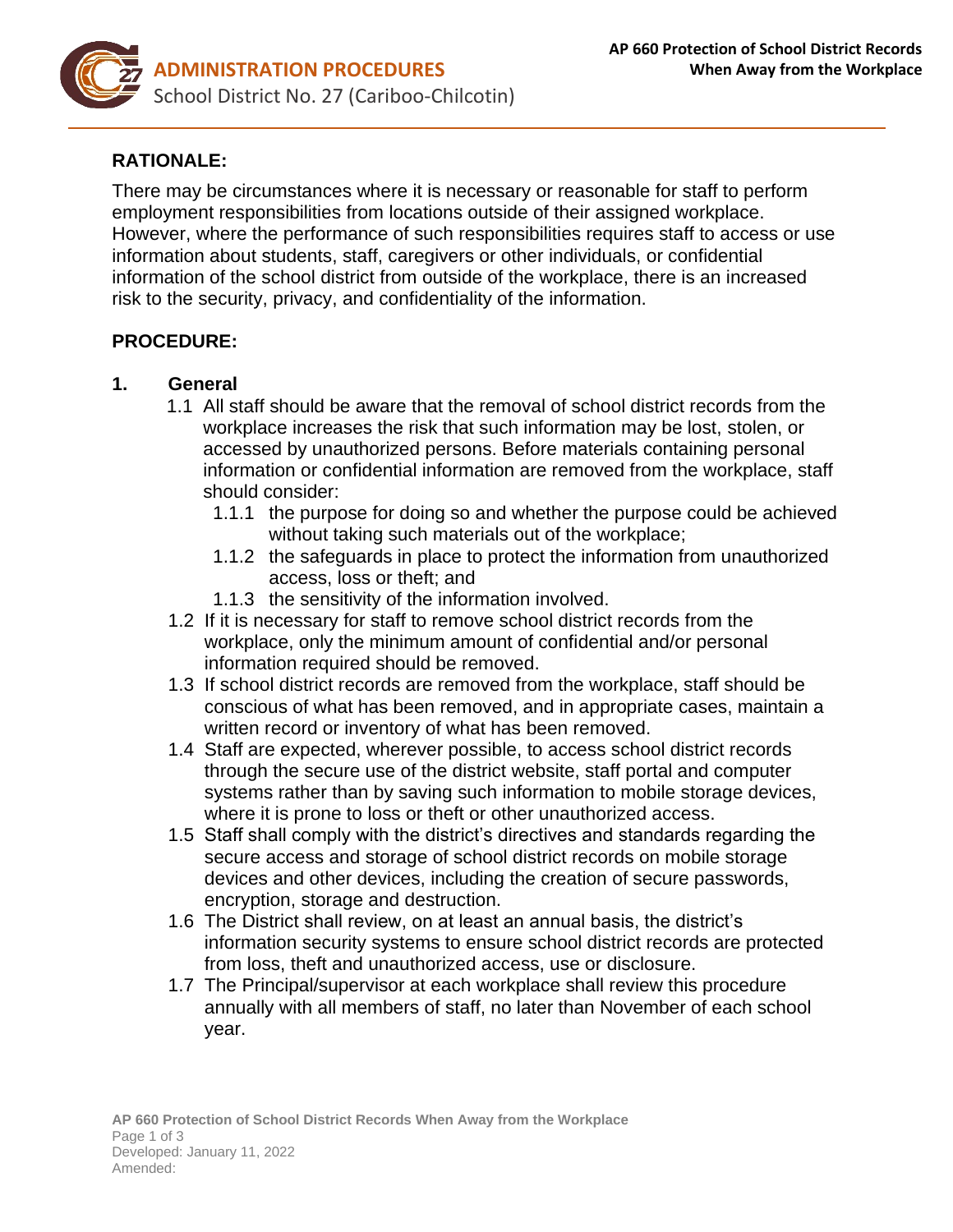

# **2. Physical Needs**

- 2.1 Consideration should be given to whether copies rather than original records should be used if they are to be removed from the workplace.
- 2.2 Records removed from the workplace should remain in the possession of the staff member who is responsible for the care and control of them at all times, and should not be left unattended in a public location (including a parked vehicle). When not in the actual possession of staff, they should be maintained in a secure location (eg; a locked office or drawer within the staff member's home, with limited access by persons other than the employee).
- 2.3 It is important staff are conscious of any physical records they remove from the workplace, and ensure they are returned by the workplace in a timely way.
- 2.4 Upon returning to the office, staff shall return original records to their original storage place as soon as possible and destroy copies securely.

## **3. Mobile Storage Devices**

- 3.1 All staff should be aware that mobile storage devices can be easily lost, stolen, or misplaced. The storage of school district records on such devices gives rise to an increased risk of harm and unauthorized access to confidential and/or personal information.
- 3.2 Mobile storage devices must be always kept physically secure, including ensuring they are never left unattended in public locations (including a parked vehicle).
- 3.3 Mobile storage devices should ordinarily be kept in the physical possession of the staff member who is responsible for their care and control, and when not directly in that person's possession, should be stored in a secure location (eg; locked office or drawer in the staff member's home) access to which is limited to the staff member.
- 3.4 All mobile storage devices used to store school district records, including laptops, flash drives, external hard drives, smart phones, and other such technologies, must be protected at all times through the use of a secure password and, where possible, through the use of encryption.
- 3.5 Mobile storage devices containing school district records should not be shared with others, including family members or friends.
- 3.6 All files containing confidential and/or personal information saved to a mobile storage device must be encrypted.
- 3.7 Files containing sensitive personal information should not be saved to a mobile storage device except as necessary to fulfill a specific identified purpose and should be permanently deleted from the mobile storage device once that purpose has been satisfied.
- 3.8 Staff are expected to refrain from viewing confidential and/or personal information on a mobile storage device within public places. If it is